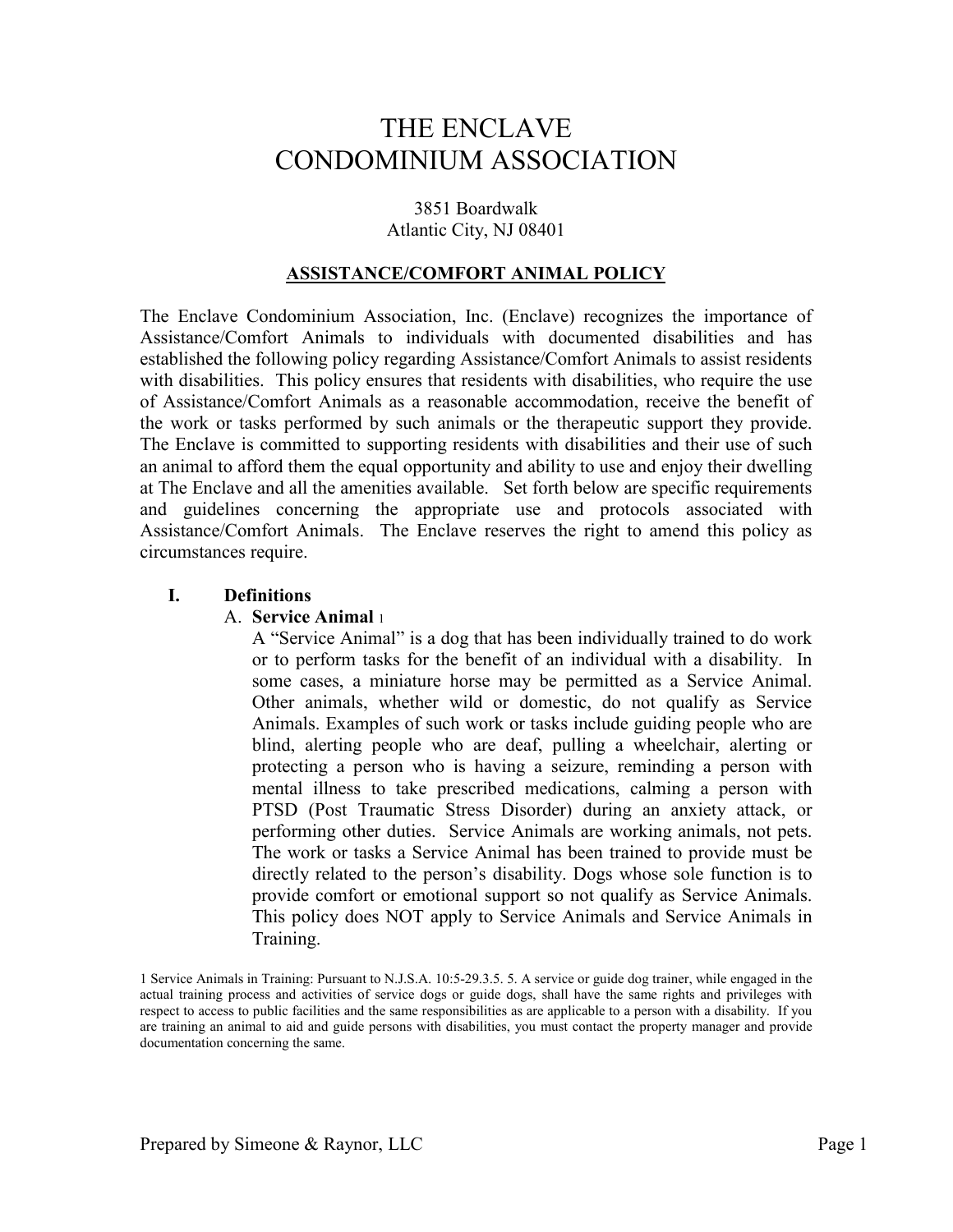#### **B. Assistance/Comfort Animal**

"Assistance/Comfort Animals" are (1) animals that work, provide assistance, or perform tasks for the benefit of a person with a disability, or (2) animals that provide emotional support which alleviates one or more identifies symptoms or effects of a person's disability. Some, but not all animals that assist persons with disabilities are professionally trained. Other Assistance/Comfort Animals are trained by the owners. question is whether or not the animals performs the assistance or provides the benefit needed as a reasonable accommodation by the person with the disability. Unlike a Service Animal, an Assistance/Comfort Animal does not assist a person with the disability with activities of daily living, nor does it accompany a person with a disability at all times. Said animals are the subject of this policy.

#### **C. Pet**

A "Pet" is an animal kept for ordinary use and companionship. A pet is not considered a Service Animal or an Assistance/Comfort Animal. It is not covered by this policy. Residents and guests are not permitted to keep pets pursuant to the Rules and Regulations of The Enclave and as stated in paragraph 9A, subparagraph (12) of the Master Deed.

#### **D. Approved Animal**

An "Approved Animal" is an Assistance/Comfort Animals that has been granted an exception to the Rules and Regulations of The Enclave as a reasonable accommodation under this policy.

#### **E. Resident**

A "Resident" is the legal owner/occupant or qualified leaseholder/occupant of a residential condominium unit contained within The Enclave. A qualified leaseholder/occupant is a leaseholder whose tenancy is based upon a written lease for a term of at least one (1) year or longer. Short-term renters whose leases are less than one (1) year do not qualify as Residents under this policy.

A "Neighbor" is the legal owner/occupant or qualified leaseholder/occupant of a residential condominium unit contained within The Enclave whose unit is located on the same floor and the floors above and below the Resident requesting an accommodation under the policy.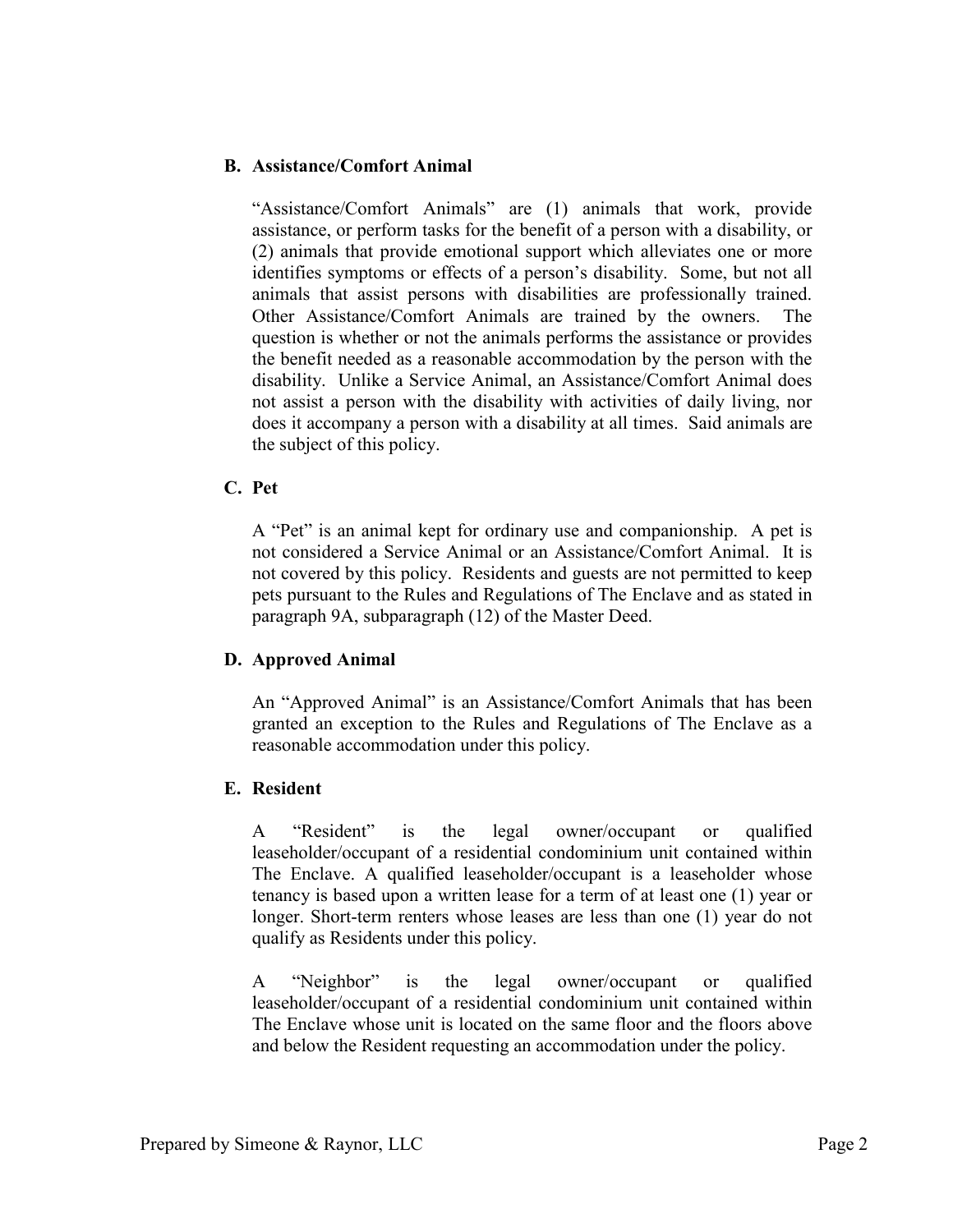#### **F. Guest**

A "Guest" is a person who is not a resident who is visiting another resident of The Enclave. Guests are not permitted to bring animals into the building or onto The Enclave property, with the exception of Service Animals and Service Animals in Training as described above. Guests with Service Animals and Service Animals in Training shall notify the management office upon arrival at The Enclave property.

#### **G. Owner**

The "Owner" is the resident who has requested the accommodation and has received approval to bring the "approved animal" in The Enclave.

#### **H. The Accommodation Review Board**

The "Accommodation Review Board" is a committee of the Board of Directors comprised of at least two Board Members, selected by the Board of Directors. Such persons shall review the incoming applications and requested documentation as outlined below to determine if the documentation is sufficient for the application for a Comfort/Assistance animal to be approved. Member(s) of the Accommodation Review Board may interview prospective unit owners as deemed necessary.

#### **I. Appellate Review**

Appeals shall be reviewed by the full Board of Directors of The Enclave with the assistance of the Property Manager. The Board of Directors shall have the authority to overrule or affirm any denials of a request for an accommodation pursuant to this policy. In the event of recusal, the remaining Board of Directors shall be considered final and binding on the Association.

#### **II. Procedures for requesting to have Assistance/Comfort Animal as a reasonable accommodation.**

Assistance/Comfort Animals may not be brought into The Enclave without the expressed approval of the Accommodation Review Board or the Board of Directors. In order to be considered for approval there must be a link or "nexus" between the animal and the documented disability. Emotional distress resulting from having to give up an animal because of the policy concerning pets contained in the Rules and Regulations and Master Deed does not qualify a person for an accommodation under Federal law. The procedures for requesting said approval an Assistance/Comfort Animal as a reasonable accommodation are outlined below: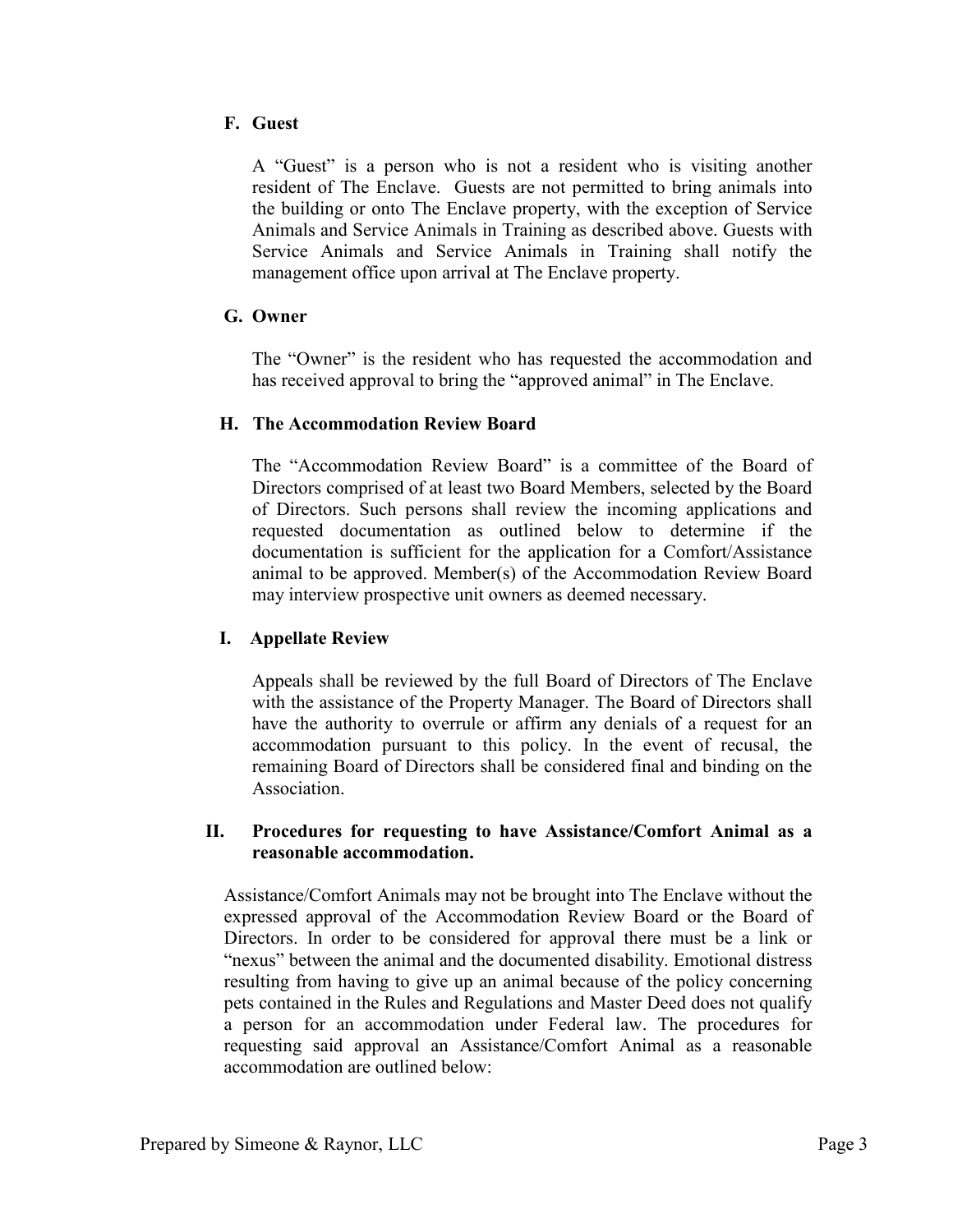- 1. Make an accommodation request to the Management Office.
- 2. After said accommodation request is received, the resident shall be provided the proper forms necessary to file a request.
- 3. Submit the appropriate current verification documentation, which dated within the last six (6) months, to the Management Office. The Verification Documentation are as follows:
	- a. Verification of the individual's disability from a licensed physician, psychiatrist, or other mental health professional from **New Jersey**, or the **individual's home state**, utilizing the form provided;
	- b. Statement on how the animal serves as an accommodation for the verified disability, and
	- c. Statement on how the need for the animal relates to the ability of the resident to use and enjoy the dwelling within the condominium.
- 4. All approved animals shall be recertified annually; namely on or before the anniversary or original approval date.
- 5. The Property Manager will accept the documentation submitted and review the same for completeness. The Property Manager shall forward the request and the completed application to the Accommodation Review Board of the Enclave, who shall discuss the provisions contained in this policy with resident requesting the Assistance/Comfort Animal and conduct any hearings which are deemed necessary.
- 6. Upon approval of the Assistance/Comfort Animal, the building staff will be notified as appropriate.
- 7. Upon completion of an application and the forwarding of the same to the Accommodation Review Board, the Neighbors of said resident shall be notified of the following:
	- **a.** An Assistance/Comfort Animal has been considered;
	- **b.** A description of the animal, including size, breed and coloring/other identifying characteristics;
	- **c.** Information regarding the restrictions of said animal in The Enclave. The aforesaid notifications are to alert any allergy sufferers of the animal's presence in the common areas surrounding their units in order that they make and take all necessary precautions and minimize the impact of said animal's presence on their allergies and their welfare.
	- **d.** If a request for an Assistance/Comfort Animal is denied, or otherwise not granted, the resident shall have the opportunity to appeal such decision. Said appeal shall be reviewed by the Board of Directors. Residents will receive information regarding the appeals process upon notification of the denial of the request for an accommodation. If the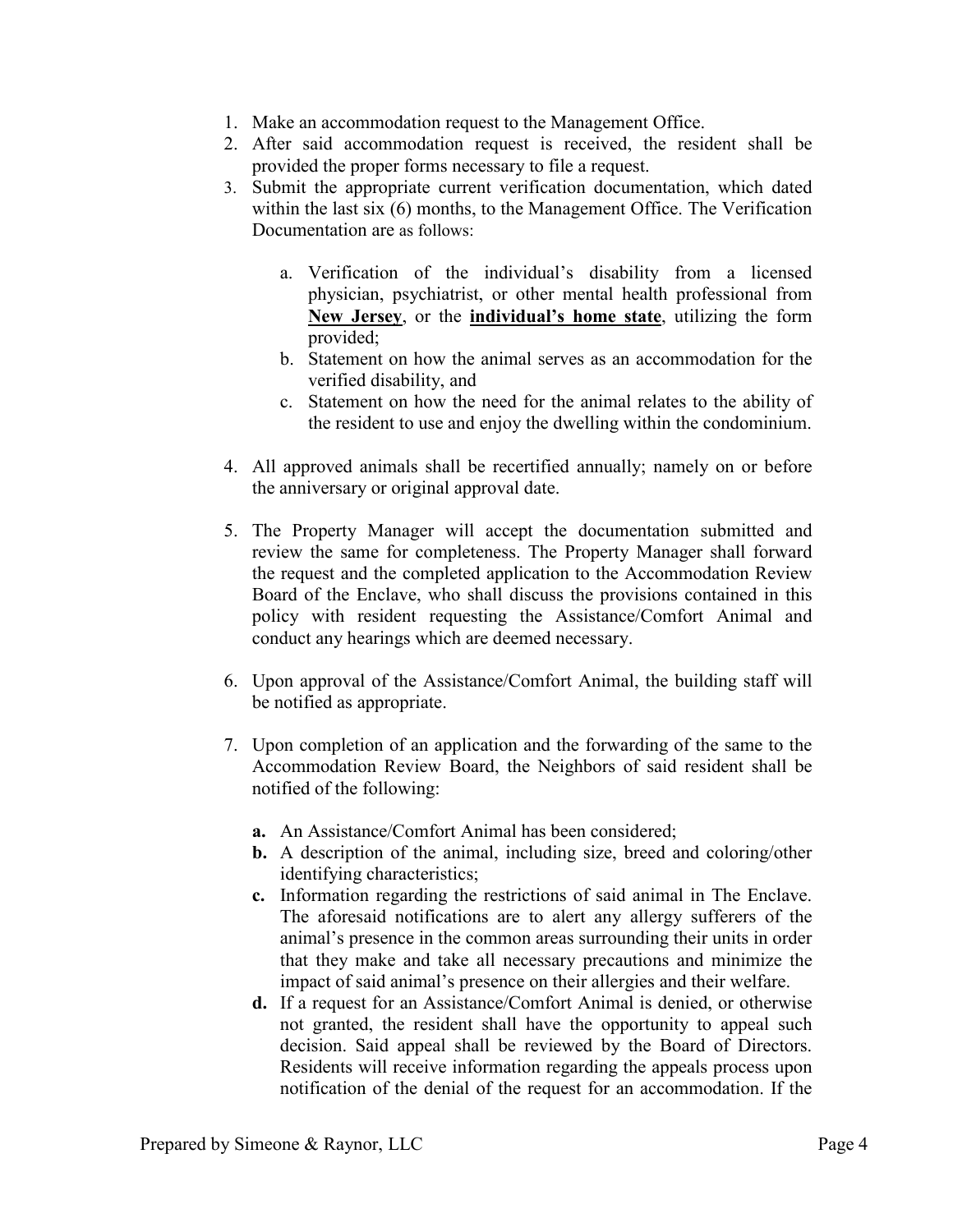denial of said request is not appealed with **thirty (30) days**, the application shall be considered concluded.

#### **III. Conflicting Health Conditions**

The Enclave will make reasonable effort to notify residents in the vicinity where the Approved Animal will be located in order to minimize the impact of the animal's presence on the health, safety and welfare of other residents.

- **1.** Residents with medical condition(s) that are affected by animals (e.g. respiratory diseases, asthma, severe allergies) are asked to contact the Property Manager if they have a health or safety concern about exposure to an Assistance/Comfort Animal near their unit. The Enclave staff is prepared to take the necessary steps to protect the health, safety and welfare of the other residents while making reasonable accommodations of the applicant.
- **2.** If requested, a resident with a conflicting medical condition may request that the Board of Directors conduct a hearing with regard to the reasonable accommodation request. Notice of said request shall be given the resident requesting the Accommodation. If such a request is made, approval of the reasonable accommodation shall be deemed pending subject to approval or disapproval by the Board of Directors.
- **3.** At said hearing, the Resident with said medical condition shall be permitted to present evidence, testimony, and other documentation with regard to their medical condition and the impact that the Assistance/Comfort Animal will have on their health, safety, welfare and enjoyment of their dwelling.
- **4.** The resident owner of the Assistance/Comfort Animal shall be permitted to present evidence, testimony and other documentation with regard to said objection.
- **5.** In light of the presented evidence and documentation and with the input of the residents, the Board of Directors will attempt to resolve the conflict between the residents in an amicable fashion. If the residents are able to amicably agree on a resolution, the Board of Directors shall amend their **pending approval** to include the terms agreed upon by the residents. If they are unable to amicably resolve the matter, the Board of Directors shall make the final decision regarding the application.
- **6.** The Board of Directors will resolve the conflict in a timely manner. They shall consider the conflicting needs and/or accommodations of all persons involved.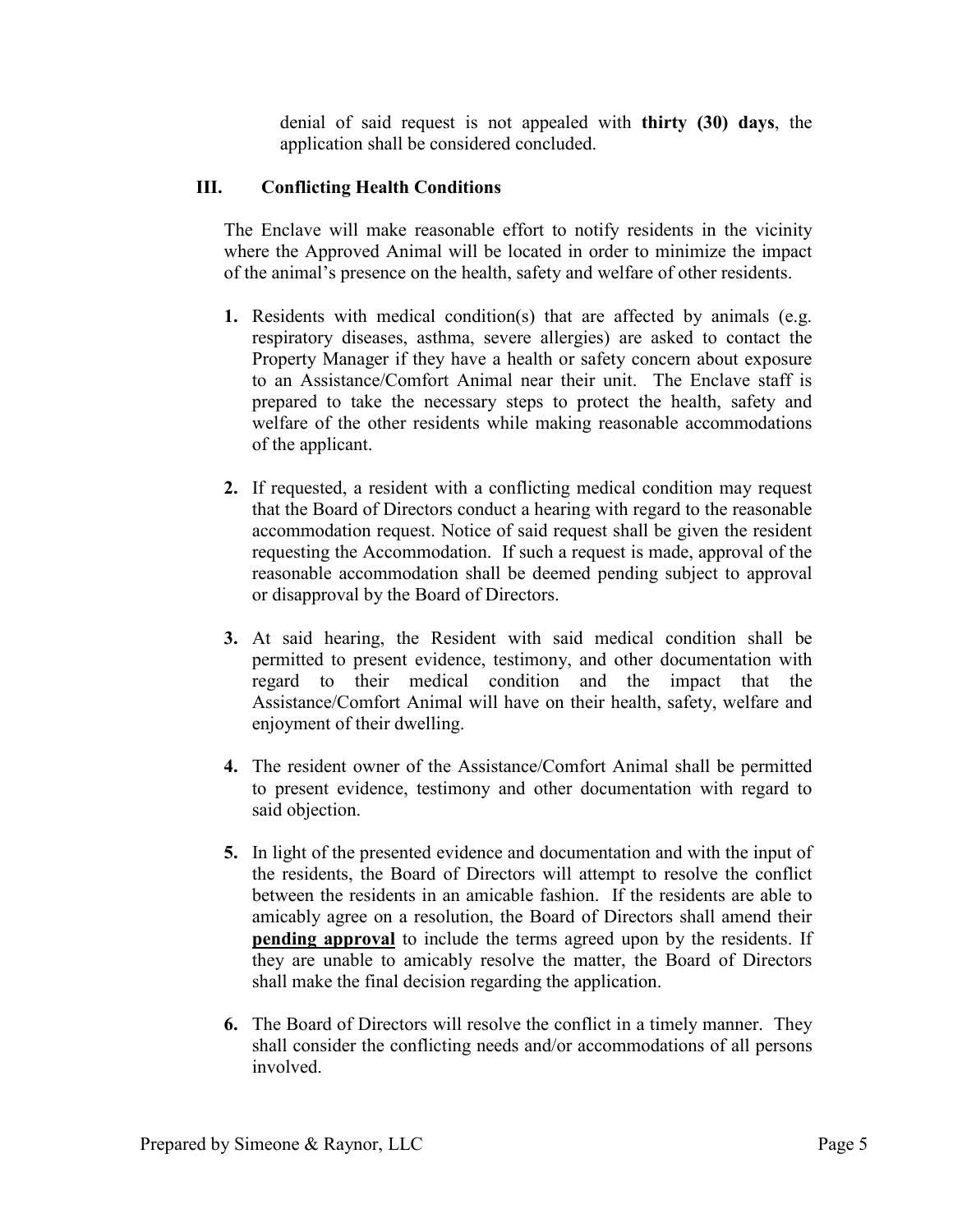#### **IV. Other Considerations Regarding Comfort Animal Applications**

The Enclave is a multi-family high rise dwelling wherein the presence of large and medium size animals would disrupt the operation and purpose of The Enclave and its' residents. Said animal would also be a health, safety and welfare hazard for the other residents of The Enclave as well as for the proposed animal. As such, The Enclave requires that any and all applications for a comfort animal be limited to less than twenty (20) pounds, unless it can be established that a larger animal will not impose a health, safety, and welfare risk and will not disrupt the operation of The Enclave.

#### **V. Owner's Responsibility**

- 1. The Owner is responsible for assuring that the Approved Animal does not interfere with the routine activities of The Enclave or cause difficulties for other residents who reside there.
- 2. The Owner is financially responsible for the actions of the Approved Animal including bodily injury or property damage. The Owner shall maintain the necessary home owner's insurance coverage as required by the Master Deed. The Owner's responsibility covers, but is not limited to, replacement of furniture, carpet, window, wall covering, and the like contained in the common areas. When damage or injuries to said area are incurred, the Owner shall be notified within ten (10) days and shall be required to pay for said repairs within thirty (30) days or when the next payment of the association fees are due and payable, whichever is later. The Owner shall be financially responsible for any professional cleaning and repair services necessary to remedy damages caused to The Enclave property and shall be liable for any said cleaning and repair costs. Further, if any said repair/cleaning requires a financial cost, including the cost of temporarily relocating another resident of The Enclave, the Owner shall be liable for any and all attorney's and costs incurred by The Enclave with regard to any legal actions brought as a result of the animal's presence at the Enclave.
- 3. The Owner is financially responsible for any increase in operating costs incurred by The Enclave or its residents which are the results of the presence of the Assistance/Comfort Animal in The Enclave, including, but not limited to, any increase insurance premiums for The Enclave or its residents.
- 4. The Owner must notify the Board of Directors and the Property Manager in writing if the Approved Animal is no longer needed as an Approved Animal or is no longer in residence. To replace an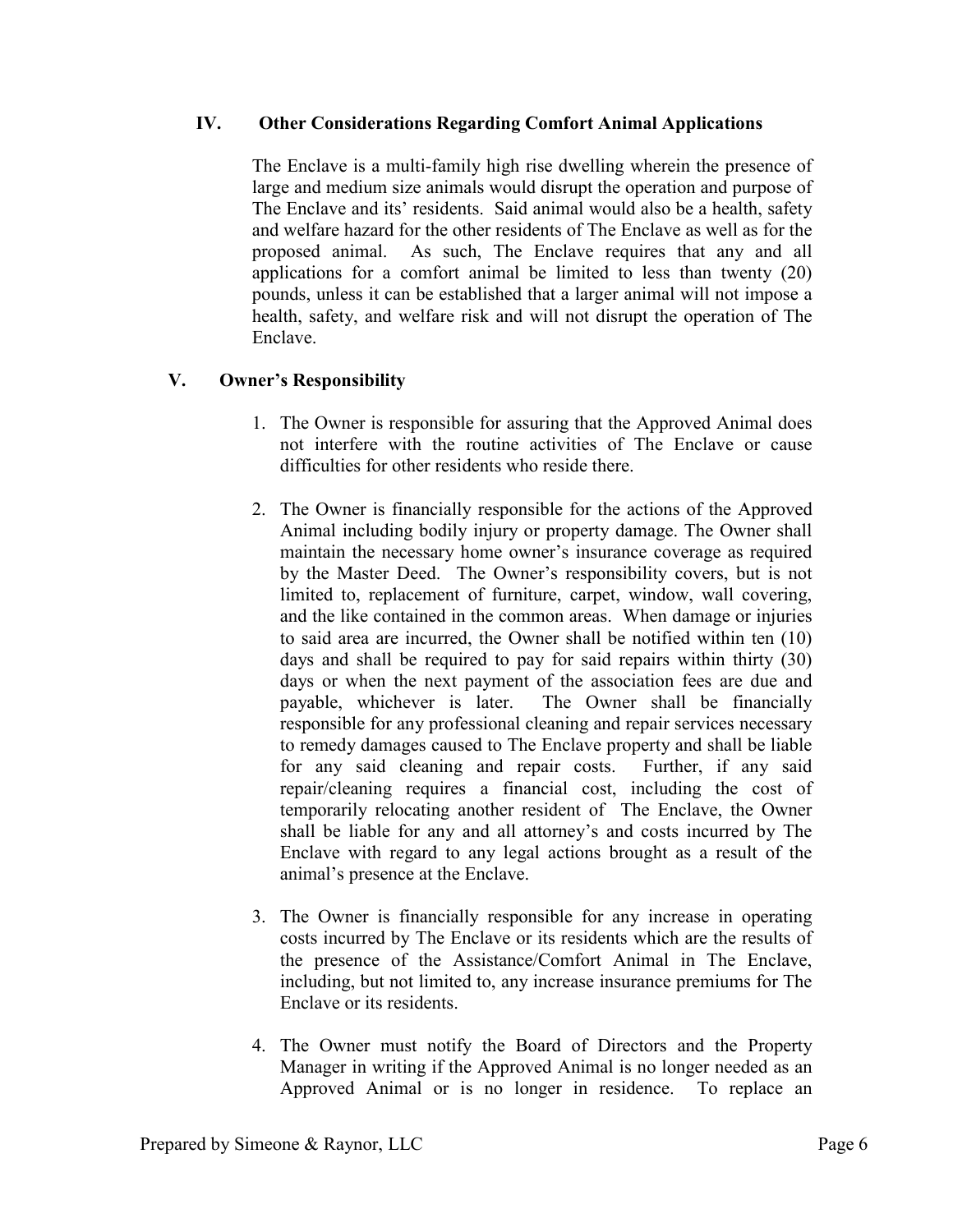Approved Animal, the owner must file a new Request for Reasonable Accommodation.

- 5. The Owner's residence may be inspected for fleas, ticks or other pests once a month or as needed in order to ensure said pests do not spread to other residents' units. If fleas or ticks or other pests are detected through inspection, the residence will be treated using approved fumigation methods by a licensed pest control service. The Owner will be billed for the expense of any pest treatment above and beyond standard pest management of The Enclave. Further, the Owner will be financially responsible for any costs incurred by any other residents displaced by the clean-up or remediation of any pest infestation, including temporary lodging costs.
- 6. Assistance/Comfort Animals must be contained within the private residential area of the resident at all times, except when transported outside the private residential area in an animal carrier or controlled by leash or harness. When outside the residence, the Owner of a Comfort/Assistance Animal shall carry proof that the animal is an Approved Animal. Assistance/Comfort Animals are not permitted on the balconies of any residential unit.
- 7. Approved Animals may not be left overnight in The Enclave to be cared for by another resident. Animals must be taken with the resident if they leave The Enclave for any prolonged period of time.
- 8. The Owner agrees to continue to abide by all other Rules and Regulations. Reasonable accommodation which may constitute an exception to a policy that otherwise would prohibit having an animal does not constitute an exception to any other policy, rule or regulation.
- 9. Failure to abide by these rules and regulations shall subject the resident to fines (collectable in the manner of damages as set forth below) or a review/revocation of the grant of the resident's application. If said application is revoked, the resident must apply anew in the future to seek a reasonable accommodation.
- 10. The owner undertakes to comply with animal health and well-being requirements as set forth in Article VI, Section C, as set forth below.

#### **VI. Guidelines for Maintaining an Approved Animal at The Enclave**

#### **A. Introduction**

The following guidelines apply to all Approved Animals and their owners, unless the nature of the documented disability of the owner precludes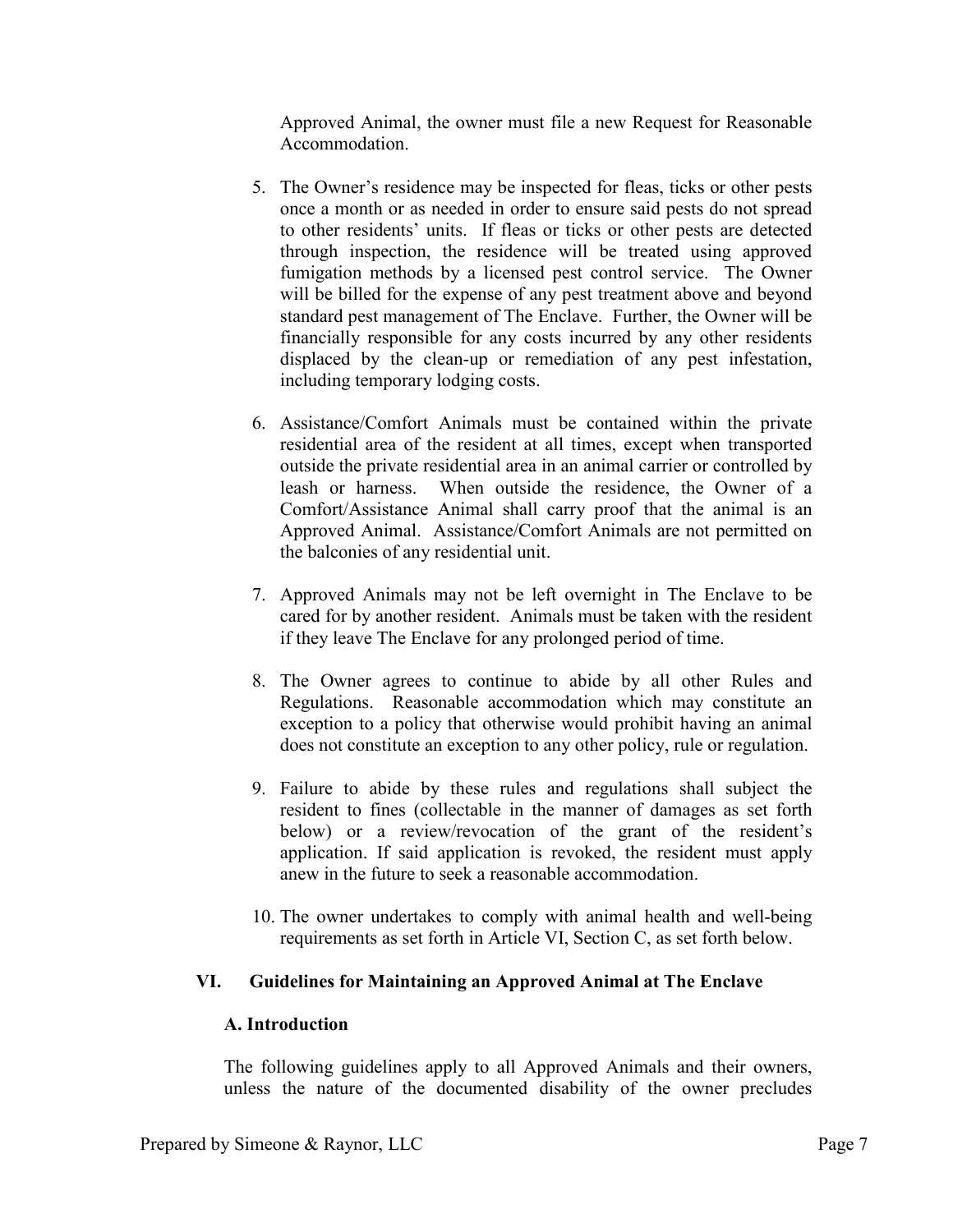adherence to these guidelines, and permission for a variance from the guidelines has been granted.

#### **B. Care and Supervision**

Care and supervision of the animal are the responsibility of the individual who benefits from the Approved Animal's use as follows:

- 1. The Owner is required to maintain control of the animal at all times.
- 2. The Owner is also responsible for ensuring the cleanup of the animal's waste and, when appropriate, must toilet the animal (curb) off premises consistent with reasonable capacity of the Owner.
- 3. Indoor animal waste, such as cat litter, must be placed in a sturdy plastic bag and securely tied up before being disposed of in outside trash dumpsters or in the trash chute.
- 4. Litter boxes should be placed on mats so that waste is not tracked onto carpet surfaces and to protect the underlying floor structure.
- 5. Dogs must be on a leash or carried at all times when out of the apartment/condominium unit. If possible, the animal shall be carried in an animal carrier which has been designated/manufactured for said purpose.
- 6. No more than one Assistance Animal may reside in an apartment or condominium unit, unless specific permission has been granted as a reasonable accommodation.
- 7. Owners with an Approved Assistance/Comfort Animal must use only the service elevator.
- 8. Assistance/Comfort Animals are not allowed in the pool areas or other common areas at any time, except hallways leading to and from the resident's unit. Assistance/Comfort Animals may not linger or loiter in the lobby or the hallways.
- 9. Assistance/Comfort Animals will not be allowed to cause or create a disturbance or nuisance of any kind.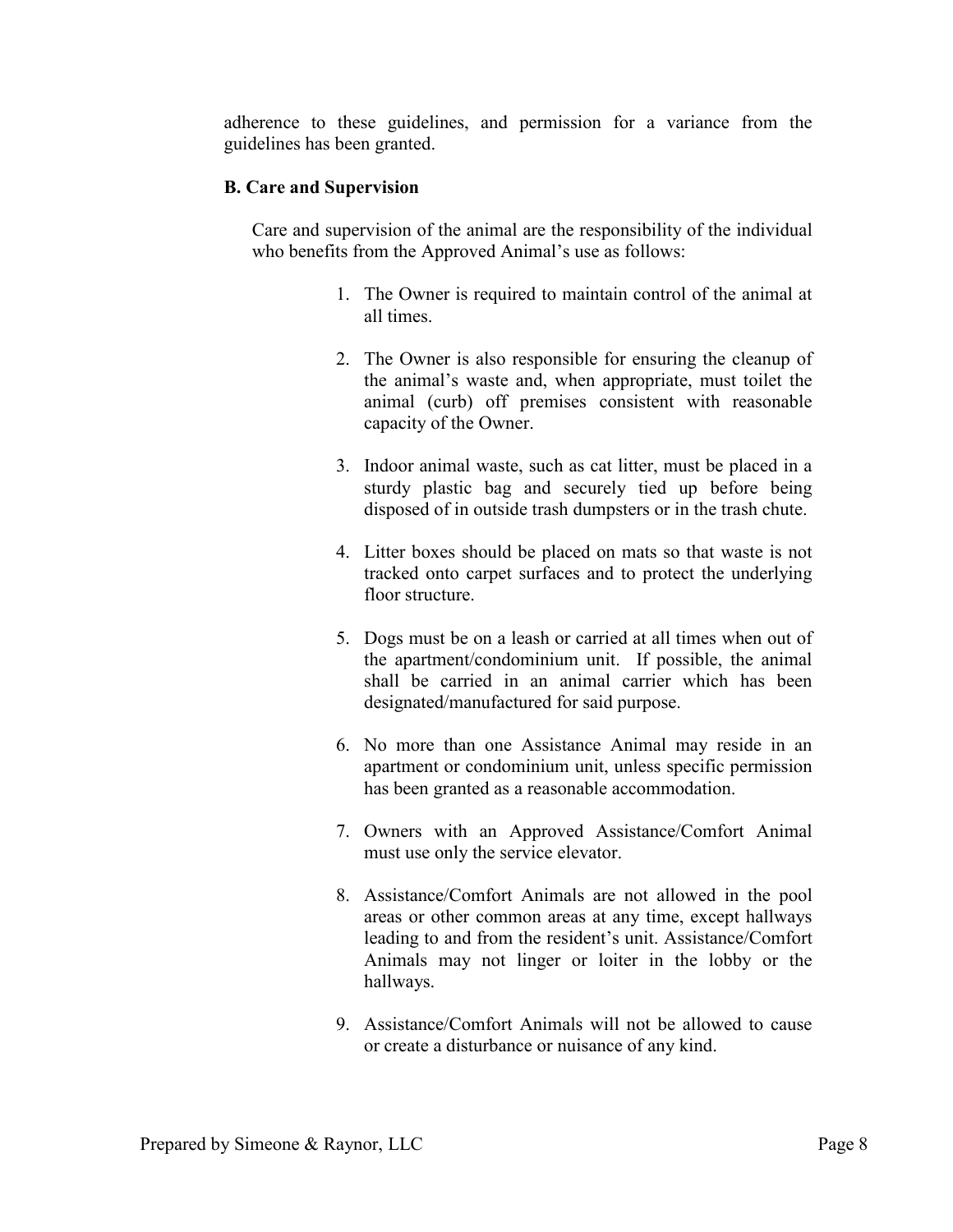10. A resident who permits their Assistance/Comfort Animal to bark or create any form of noise or nuisance disturbance shall be in violation of this policy and shall be subject to the sanctions as set forth in this policy.

#### **C. Animal Health, Licensing, and Local Ordinances**

**1. Local ordinances, statutes, and regulations:** Any and all animals must be in compliance with local ordinances and regulations. The Enclave will not approve any animals if they are prohibited or restricted by Atlantic City local ordinances or New Jersey law, (including statues and regulations).

**2. Vaccination:** In accordance with local ordinances and regulations, the animal must be immunized against diseases common to that type of animal. Dogs and cats must have current vaccination against rabies. Owner shall produce said documentation and provide a copy to the Property Manager on an annual basis.

**3. Health:** Animals, other than cats or dogs, to reside in The Enclave must have an annual clean bill of health from a licensed veterinarian. (Local licensing law is followed).

**4. Licensing:** The Enclave reserves the right to request, on demand, documentation showing that the animal has been licensed.

**5. Leash:** If appropriate, the animal must be on a leash.

**6. Other Conditions:** The Enclave may place other reasonable restrictions on the Assistance/Comfort Animals depending on the nature and characteristics of the animal.

**7. Assistance:** Residents with an Approved Animal understand that they cannot seek assistance from The Enclave staff with regard to the care, handling, maintenance and supervision of an Assistance/Comfort Animal.

**8. Pests/Infestations:** Is a resident with an Approved Animal permits their animal to become infected/infested with parasites, including fleas, ticks, and other animal borne illness, they shall immediately inform The Enclave Management and shall be liable for any clean-up costs incurred by The Enclave. The Resident with an Approved Animal shall reimburse The Enclave within thirty (30) days of a request for reimbursement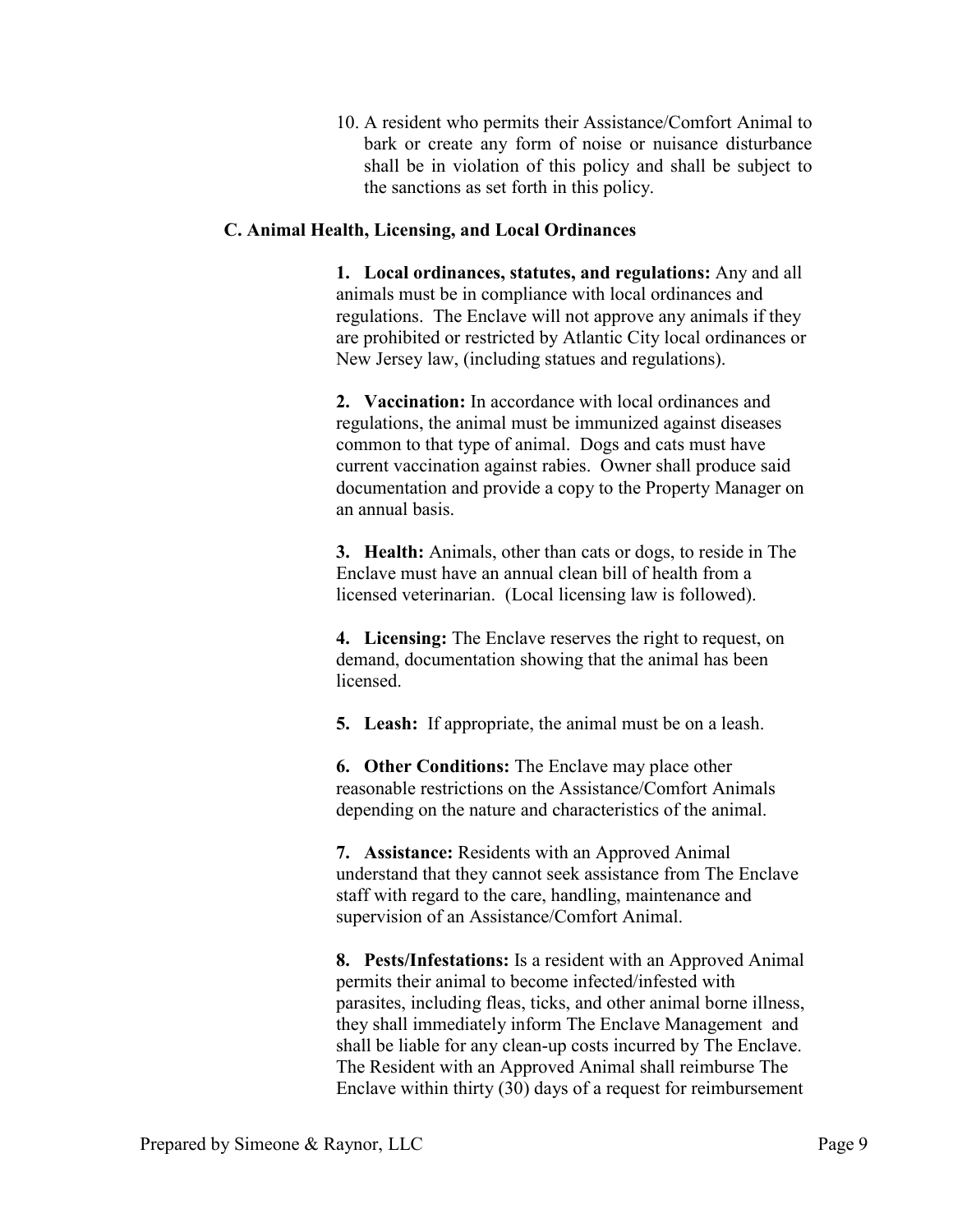made by The Enclave. Failure to reimburse these requests shall be considered damages to The Enclave and subject to collection pursuant to the terms set forth below.

#### **D. Requirements for Staff, Guests, and Other Residents of The Enclave**

The Enclave staff, guests and residents are to abide by the following practices:

- 1. They are not to touch or pet Assistance/Comfort Animals unless invited to do so.
- 2. They are not to feed an Assistance/Comfort Animal.
- 3. They are not to startle an Assistance/Comfort Animal, deliberately.
- 4. They are not to separate or attempt to separate an Owner from his/her Service or Assistance/Comfort Animal.
- 5. They are not to inquire for details about the Owner's disabilities. The nature of a person's disabilities is a personal matter.
- 6. Report any suspected abuse or cruelty to any Assistance/Comfort Animal to the Atlantic City Police Department and/or county Society for the Prevention of Cruelty to Animals.
- 7. Staff of The Enclave shall not and will not provide assistance or aid to any Residents in the handling, care, maintenance, well-being, of any approved Assistance/Comfort Animal.

#### **E. Removal of Approved Animal**

1. The Enclave may exclude/remove an Approved Animal when 1) the animal poses a direct threat to the health of safety of others, or 2) the animal's presence results in a fundamental alteration of The Enclave and it's operation, or 3) the Owner does not comply with Owner's Responsibilities or 4) the animal or its presence creates an unmanageable disturbance or interference with the other residents of The Enclave, or 5) the keeping of said animal is or becomes a violation of any Atlantic City Ordinance or New Jersey statute /regulation.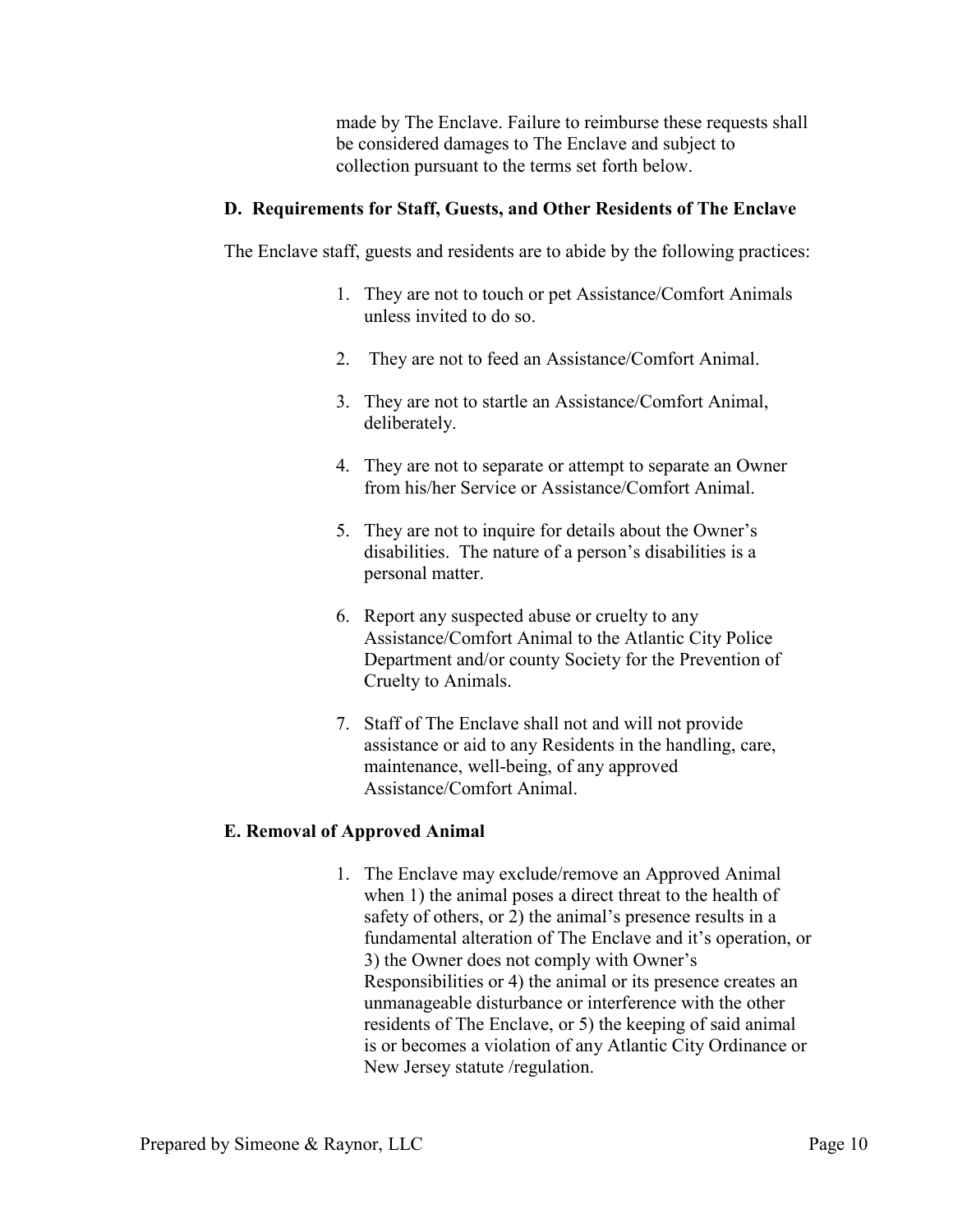- 2. Violations of this policy will subject the resident to fines and repeated violations of this policy will result in the approval of the Assistance/Comfort Animal being subject to revocation.
- 3. Any violation of this policy that creates a health, safety or welfare risk to any resident, staff, guest or invitee of The Enclave shall be subject to the revocation of the approval of the Assistance/Comfort Animal.
- 4. Any Assistance/Comfort Animal who attacks, threatens to attack, or demonstrates violent propensities toward any resident, staff, guest or invitee of The Enclave shall result in the **IMMEDIATE** revocation of the approval of the Assistance/Comfort Animal and the resident owner of said animal shall be liable for damages.

#### **F. Damages**

Owners of Approved Animals are solely responsible for any damage to persons or The Enclave property caused by their animal(s). Said damages shall be reimbursed to The Enclave within thirty (30) days as requested by The Enclave or the Property Manager. Failure to reimburse The Enclave these damages shall result in the collection of said damages through a court proceeding. The Superior Court of New Jersey, Atlantic County, shall be the exclusive jurisdiction and venue for the collection of said damages. Owners of Approved Animals shall be liable to The Enclave for any reasonable attorney's fees and costs incurred for the collection of said damages.

#### **G. Areas Off Limits to Assistance/Comfort Animals**

All areas are off limits to the Approved Animal, except the apartment/condominium unit of the resident whom has been granted the reasonable accommodation of an Assistance/Comfort Animal and the necessary hallways and corridors necessary for entry and departure of said unit. Assistance/Comfort Animals are also prohibited from being on the balcony of the unit of any residence due to the health, safety, and welfare issues associated with having an animal on the balcony.

#### **H. Death or Removal of an Approved Assistance/Comfort Animal**

Upon the death or removal of an approved animal, the reasonable accommodation request for said animal shall be deemed cancelled/and or withdrawn. Prior to obtaining a new Assistance/Comfort Animal, the resident must re-apply pursuant to the procedures outlined above.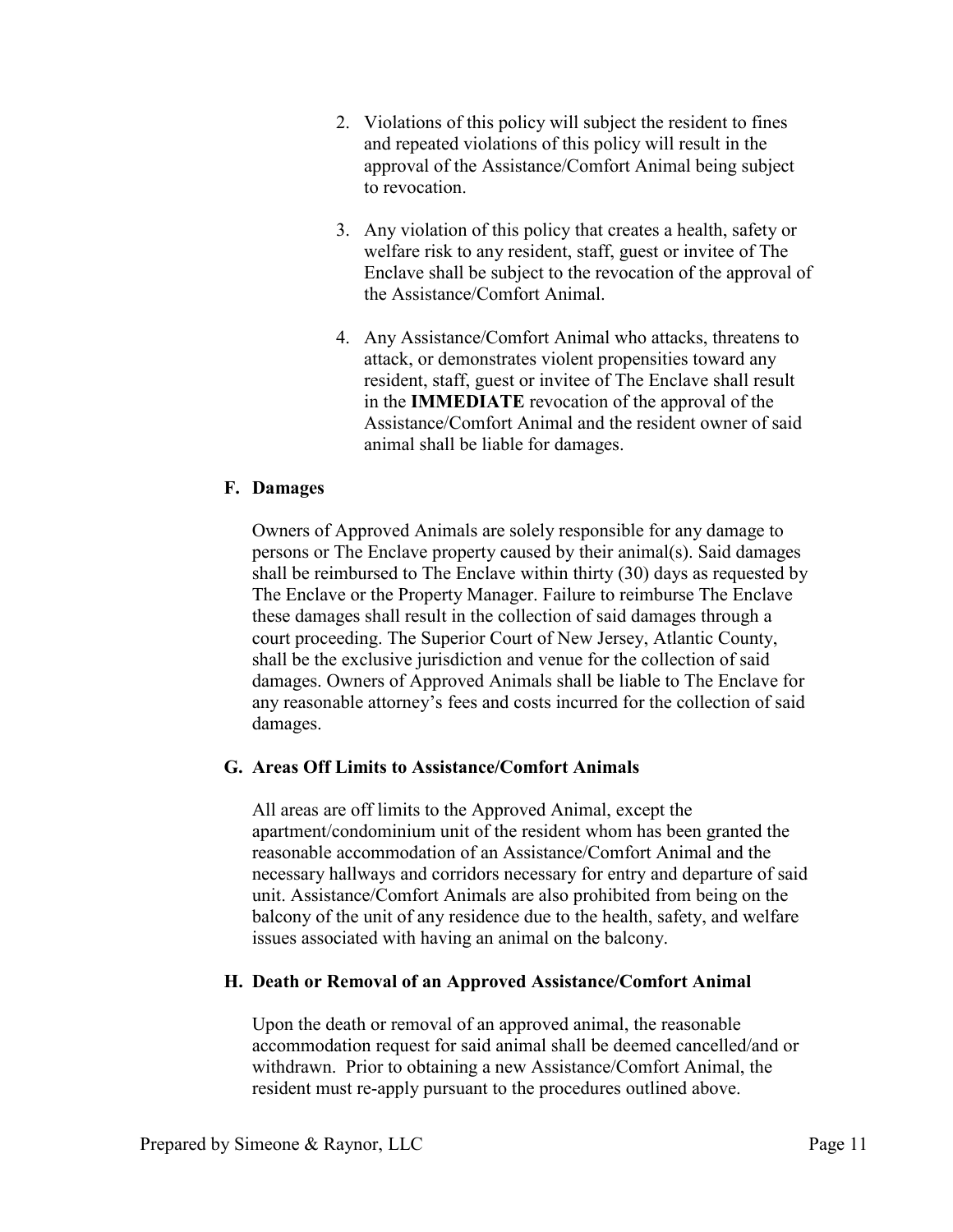#### **VII. Appeals**

#### **A. Board of Directors**

1. All appeals from the denial of an application for an Assistance/Comfort Animal shall be heard by the full Board of Directors of The Enclave.

2. Upon receipt of an appeal request, the Board shall schedule a meeting/hearing at which time the resident requesting an accommodation (or his advocate or attorney) shall be permitted to present testimony, argument, and documentation in support of the application in support of the application as the resident deems appropriate. Said hearing shall be confidential and not open to the public or other residents, unless another resident has presented a conflicting health concern as described above.

3. The decision of the Board of Directors shall include a written explanation setting forth the reasons for the decision made.

4. Said statement of reasons shall be considered confidential in nature and not open to the public for inspection.

5. In the case of conflict of interest, the Board of Directors with said conflict may recuse himself/herself.

6. In the case of said recusal, the remaining members of the Board of Directors shall meet and conduct said hearing and issue said written explanation for its decision.

**By my signature below, I verify that I have read, understand, and agree to abide by the guidelines outlined above. Further, I agree to provide the additional information required to complete my Request for a Reasonable Accommodation under The Enclave's Assistance / Comfort Animal Policy.**

**\_\_\_\_\_\_\_\_\_\_\_\_\_\_\_\_\_\_\_\_\_\_\_\_\_\_\_\_\_\_\_\_\_\_\_\_\_\_\_\_\_\_\_\_\_\_ \_\_\_\_\_\_\_\_\_\_\_\_\_\_\_\_\_\_**

**Resident Owner's or Qualified Lessee's Signature Date**

**Printed Name of Resident Owner's or Qualified Lessee**

**\_\_\_\_\_\_\_\_\_\_\_\_\_\_\_\_\_\_\_\_\_\_\_\_\_\_\_\_\_\_\_\_\_\_\_\_\_\_\_\_\_\_\_\_\_\_**

Comfort Animal Policy – word doc 01022020

Prepared by Simeone & Raynor, LLC Page 12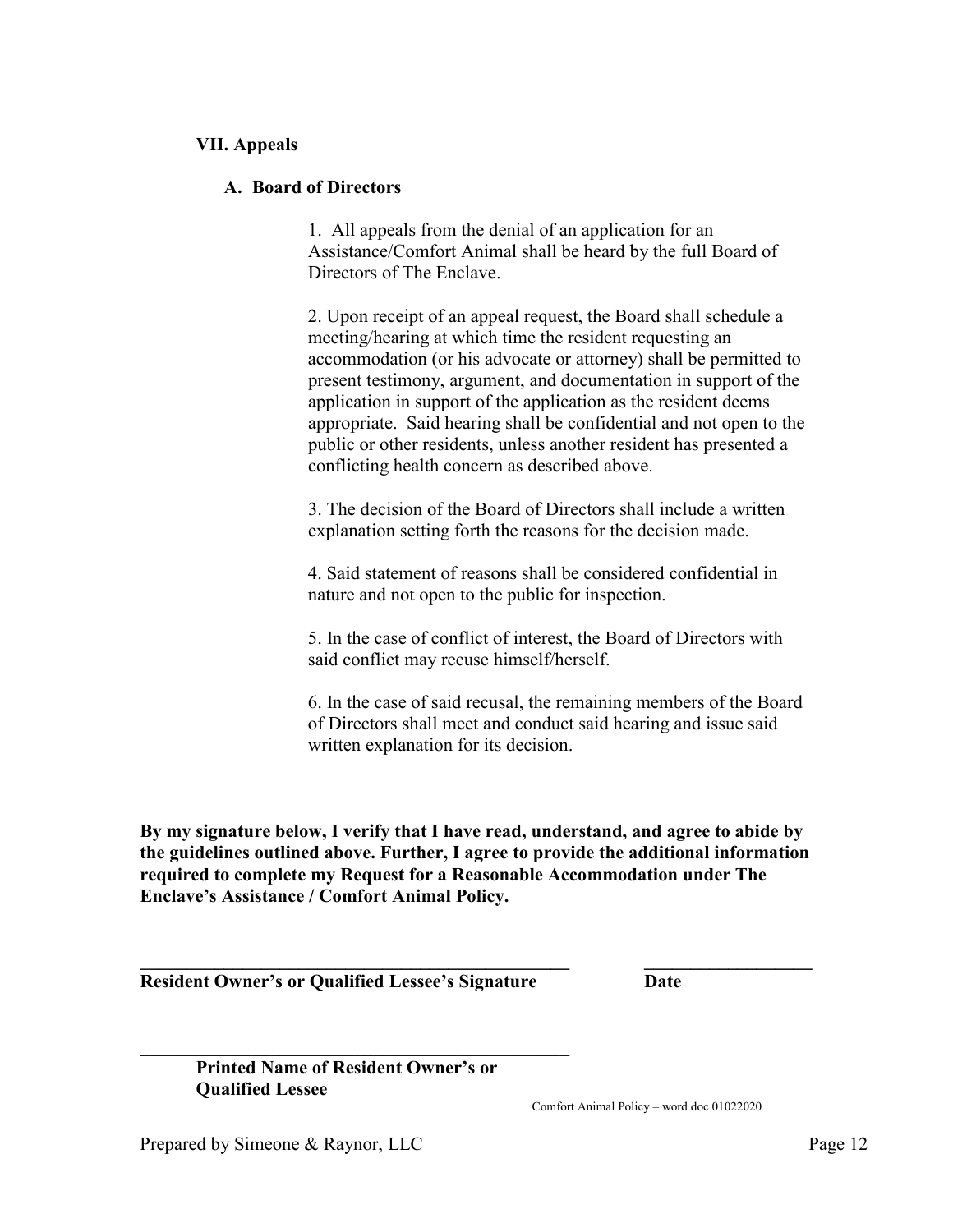# **THE ENCLAVE CONDOMINIUM ASSOCIATION**

3851 Boardwalk Atlantic City, NJ 08401

# **APPLICATION FOR ASSISTANCE/COMFORT ANIMALS**

**(Must be filled out completely and include ALL attachments)**

| Animal Gender: __________________________; Date of Rabies Vaccination: ____________________________ |  |  |
|-----------------------------------------------------------------------------------------------------|--|--|
|                                                                                                     |  |  |
|                                                                                                     |  |  |
|                                                                                                     |  |  |
|                                                                                                     |  |  |

### **ALL OF THE FOLLOWING MUST BE ATTACHED AND CHECKED OFF:**

- $\Box$  I attached two pictures of the animal taken from the animals (1) face and (2) side.
- $\Box$  I attach my signed and dated Verification of the resident's disability from a physician, psychiatrist, or other mental health professional, licensed in New Jersey or the Resident's home state.
- $\Box$  I have provided a health certification signed by a licensed veterinarian indicating that the proposed animal is up-to-date on all vaccinations and has a clean bill of health.
- $\Box$  I have attached a Current Rabies Certificate for the proposed animal, which is Valid Through December 31st of the current year.

**\_\_\_\_\_\_\_\_\_\_\_\_\_\_\_\_\_\_\_\_\_\_\_\_\_\_\_\_\_\_\_\_\_\_\_\_\_\_\_\_\_\_\_\_\_\_\_\_\_\_\_\_\_\_\_\_\_\_\_\_\_\_\_\_\_\_\_\_\_\_\_\_\_\_\_\_\_\_**

 $\Box$  I have attached the Current Licensing documentation for the animal.

### **RESIDENT MUST AGREE TO ALL OF THE FOLLOWING:**

#### **(check mark indicates agreement)**

 $\Box$  I agree to maintain control of my animal at all times.

Application for Assistance Comfort Animals **Page 1** and *Page 1* and *Page 1* and *Page 1*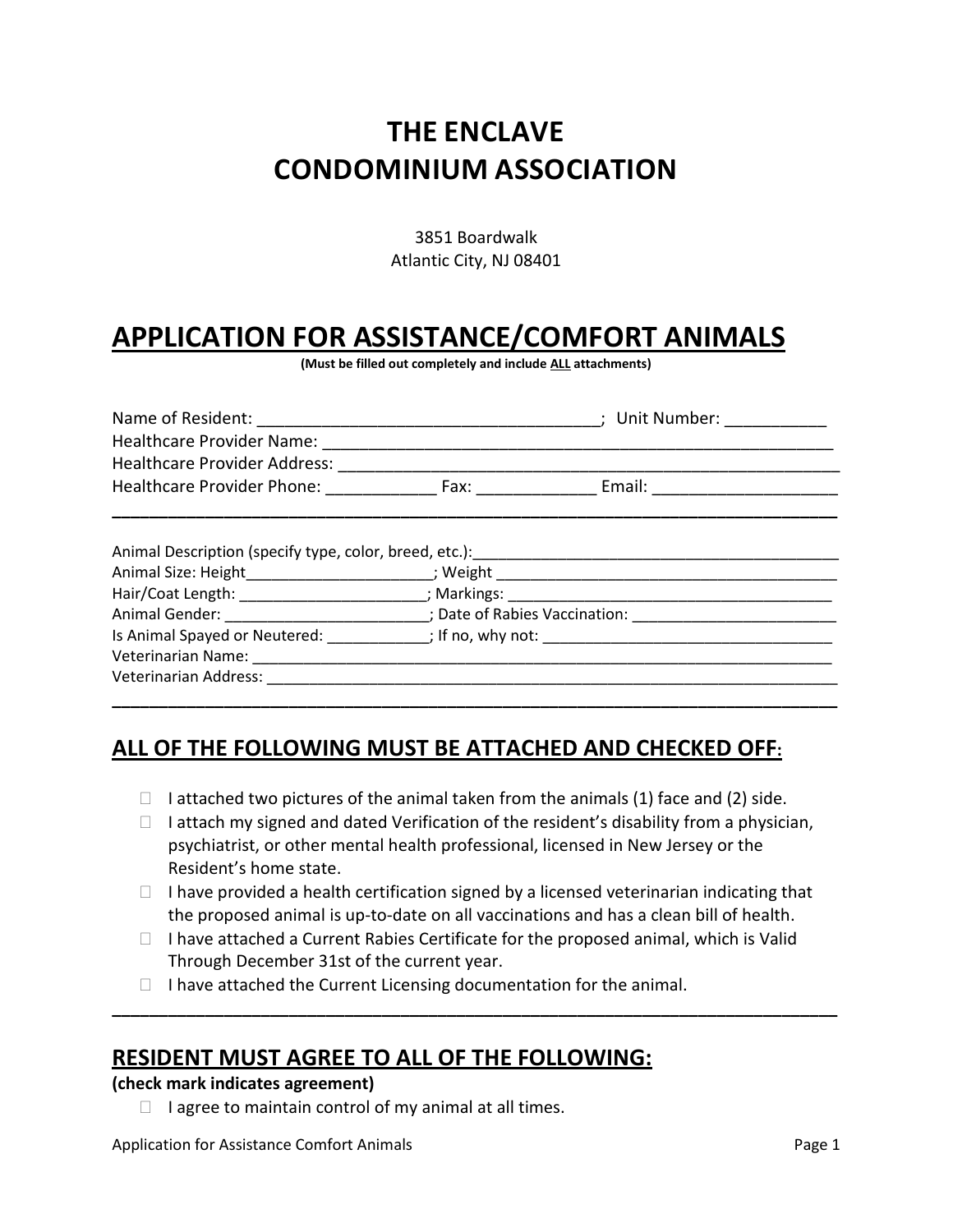- $\Box$  I agree to accompany my animal at all times when not in my unit.
- $\Box$  I understand that my animal must wear a leash, collar, cape, or other device to secure it. Additionally, if the animal is not secured in a cage or other device, the animal must not be permitted in any of the hallways or corridors of The Enclave.
- $\Box$  I agree my animal will be licensed and will wear a valid vaccination tag at all times.
- $\Box$  I understand my animal must be house broken, well-groomed, odor free, and not infected with external parasites, i.e. ticks, fleas or lice.
- $\Box$  I agree that I am responsible for the sanitary disposal of my animal's waste while residing at The Enclave.
- $\Box$  I agree that I am responsible for any damage or personal injury caused by my animal and further agree to pay The Enclave any costs associated with the clean up or otherwise remedy any damage caused by my animal. Further, I agree to hold The Enclave harmless for any and all damages caused by my animal. I agree and acknowledge that I am responsible for any attorney's fees and costs of The Enclave which are incurred as a result of my animal.
- $\Box$  I understand that others may be impacted by the presence of my animal in a residential setting. As a result, I understand and agree that should my animal become a concern, issue, or problem with regard to the health, safety, and welfare of the other residents, I understand that my reasonable accommodation request may be subject to denial or revocation.
- $\Box$  I acknowledge and Agree that I have received and read the Assistance/Comfort Animal Policy and agree to be bound by all of the requirements and restrictions set forth therein, as well as any additional ones set forth in this application or mutually agreed upon by me and the Board of Directors. I understand that I must comply with all the requirements and restrictions and I agree to do the same. I understand that failure to comply with any of these requirements and restrictions may result in fines, costs, and denial/revocation of any accommodation request.

*By signing below, I hereby certify that all of the foregoing statements are true. I am aware that if any statements are willfully false, my application is subject to denial and revocation:*

| <b>Resident Name: (print)</b> |  |
|-------------------------------|--|
| Signature:                    |  |
| Date:                         |  |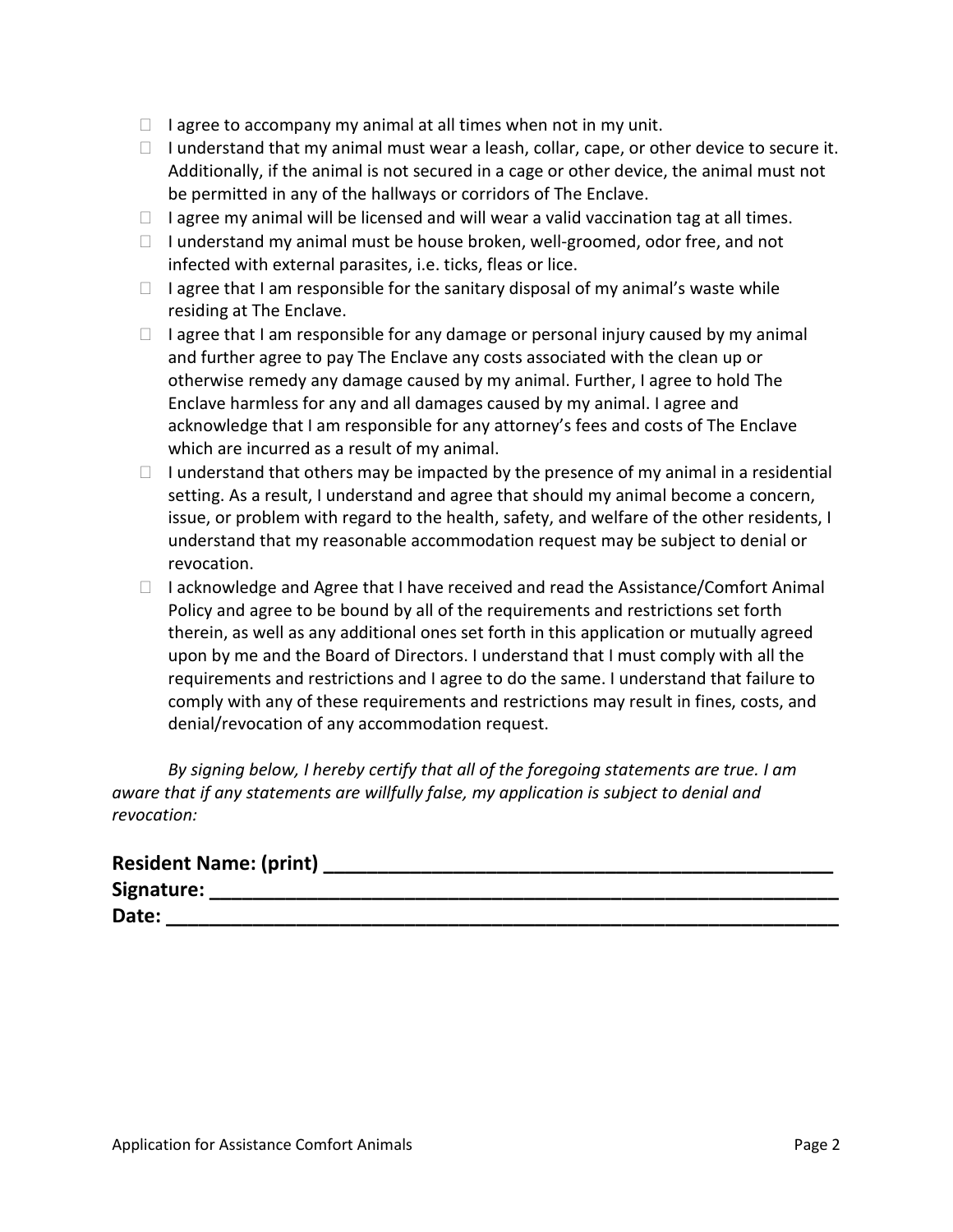# **THE ENCLAVE CONDOMINIUM ASSOCIATION**

3851 Boardwalk Atlantic City, NJ 08401

# **ASSISTANCE/COMFORT ANIMAL MEDICAL VERIFICATION FORM**

#### **To the Resident's Medical or Healthcare Provider:**

The Enclave has requested that \_\_\_\_\_\_\_\_\_\_\_\_\_\_\_\_\_\_\_\_\_\_ *(Resident's name)* provide verification from a medical or mental health professional, licensed in New Jersey, Pennsylvania, or the Resident's home state, who is currently treating the Resident with regard to their application for a reasonable accommodation.

The Enclave Condominium is a Non-Pet Association. The Fair Housing Act (FHA) defines a pet as an animal kept for ordinary use and companionship. A Pet is not considered a Service Animal or an Assistance/Comfort Animal. A Pet is not covered by this policy. Residents and guests are not permitted to keep pets pursuant to the Rules and Regulations of The Enclave and as stated in paragraph 9A, subparagraph (12) of the Master Deed. The Association abides by the Fair Housing Act to grant an exception to the no-pet rule as a reasonable accommodation to a Resident with a disability who needs and requests such an accommodation. This form is being provided to you as part of a Resident's application for said accommodation. Please review and complete this form as it applies to your patient, a Resident of The Enclave.

#### **Disability Verification (Does your patient have a disability?)**

In order to qualify for a reasonable accommodation under the FHA, §504 of the Rehabilitation Act of 1973, or the Americans with Disabilities Act (ADA), the Resident must meet certain statutory requirements and fall within the definition of having a disability. Specifically, a Resident must be (1) An individual with a physical or mental impairment that substantially limits one or more major life activities, (2) the animal would provide service, support or assistance to the patient which results in a reduction or amelioration of the patient's symptoms, and (3) there is a demonstrable link or nexus between the patient's symptoms and the animal.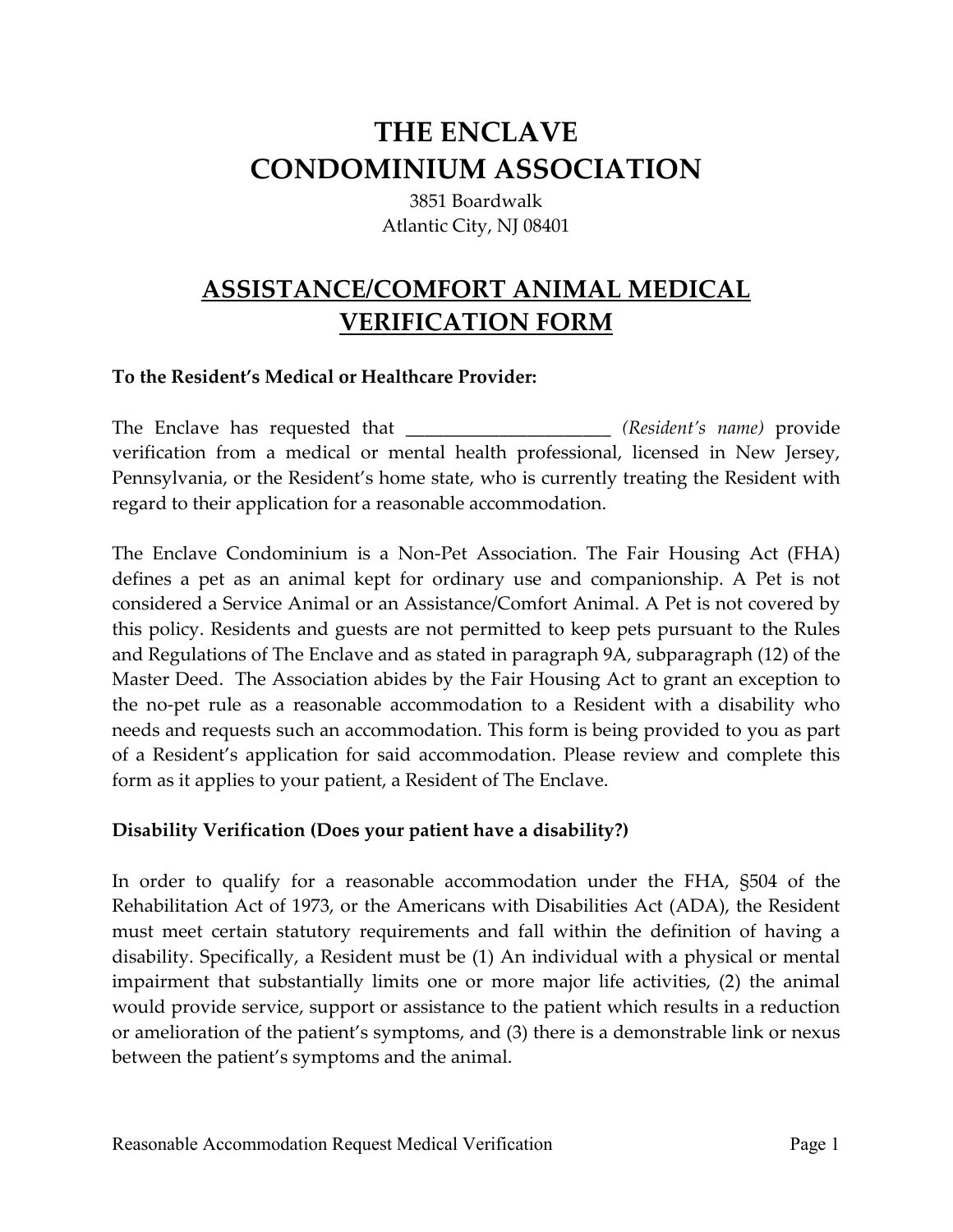**1.** Does your patient, **the subset of the above** during qualify under the above noted criteria as having either a physical or mental impairment?

Yes or No (Please Circle): Provider's Signature \_\_\_\_\_\_\_\_\_\_\_\_\_\_\_\_\_\_\_\_\_\_\_\_\_\_\_\_\_\_\_\_

**2.** If your patient, \_\_\_\_\_\_\_\_\_\_\_\_\_\_\_\_\_\_\_\_\_\_\_\_\_\_\_\_\_\_\_\_\_\_\_, has a mental impairment, is said impairment recognized in the Diagnostic and Statistical Manual of Mental Disorders Fifth Edition (DSM V) as published by the American Psychiatric Association (APA) or comparable manual of diagnosis utilized by your profession? (If not DSM V, please identify comparable manual).

**Yes or No** (Please Circle): Provider's Signature

DSM V or

**3.** Does your patient's disability substantially limit their performance of any major life activities? *(Major life activities include, but are not limited to, caring for oneself, performing manual tasks, seeing, hearing, eating, sleeping, walking, standing, lifting, bending, speaking, breathing, learning, reading, concentrating, thinking, communicating, and working. Major life activities also include the operation of a major*  bodily function, including but not limited to, functions of the immune system, normal *cell growth, digestive, bowel, bladder, neurological, brain, respiratory, circulatory, endocrine, and reproductive functions.)*

**Yes or No** (Please Circle): Provider's Signature \_\_\_\_\_\_\_\_\_\_\_\_\_\_\_\_\_\_\_\_\_\_\_\_\_\_\_\_\_\_\_\_

**4.** Is there a nexus between the animal and the alleviation of the patient's symptoms and/or disability?

**Yes or No** (Please Circle): Provider's Signature \_\_\_\_\_\_\_\_\_\_\_\_\_\_\_\_\_\_\_\_\_\_\_\_\_\_\_\_\_\_\_\_

**5.** If there is a nexus between the animal and the alleviation of the patient's symptoms and/or disability, please set forth how the animal acts to ameliorate the symptoms and acts as an accommodation for the patient's disability. **(Attach additional sheets if necessary)**

\_\_\_\_\_\_\_\_\_\_\_\_\_\_\_\_\_\_\_\_\_\_\_\_\_\_\_\_\_\_\_\_\_\_\_\_\_\_\_\_\_\_\_\_\_\_\_\_\_\_\_\_\_\_\_\_\_\_\_\_\_\_\_\_\_\_\_\_\_\_\_\_ \_\_\_\_\_\_\_\_\_\_\_\_\_\_\_\_\_\_\_\_\_\_\_\_\_\_\_\_\_\_\_\_\_\_\_\_\_\_\_\_\_\_\_\_\_\_\_\_\_\_\_\_\_\_\_\_\_\_\_\_\_\_\_\_\_\_\_\_\_\_\_\_ \_\_\_\_\_\_\_\_\_\_\_\_\_\_\_\_\_\_\_\_\_\_\_\_\_\_\_\_\_\_\_\_\_\_\_\_\_\_\_\_\_\_\_\_\_\_\_\_\_\_\_\_\_\_\_\_\_\_\_\_\_\_\_\_\_\_\_\_\_\_\_\_ \_\_\_\_\_\_\_\_\_\_\_\_\_\_\_\_\_\_\_\_\_\_\_\_\_\_\_\_\_\_\_\_\_\_\_\_\_\_\_\_\_\_\_\_\_\_\_\_\_\_\_\_\_\_\_\_\_\_\_\_\_\_\_\_\_\_\_\_\_\_\_\_